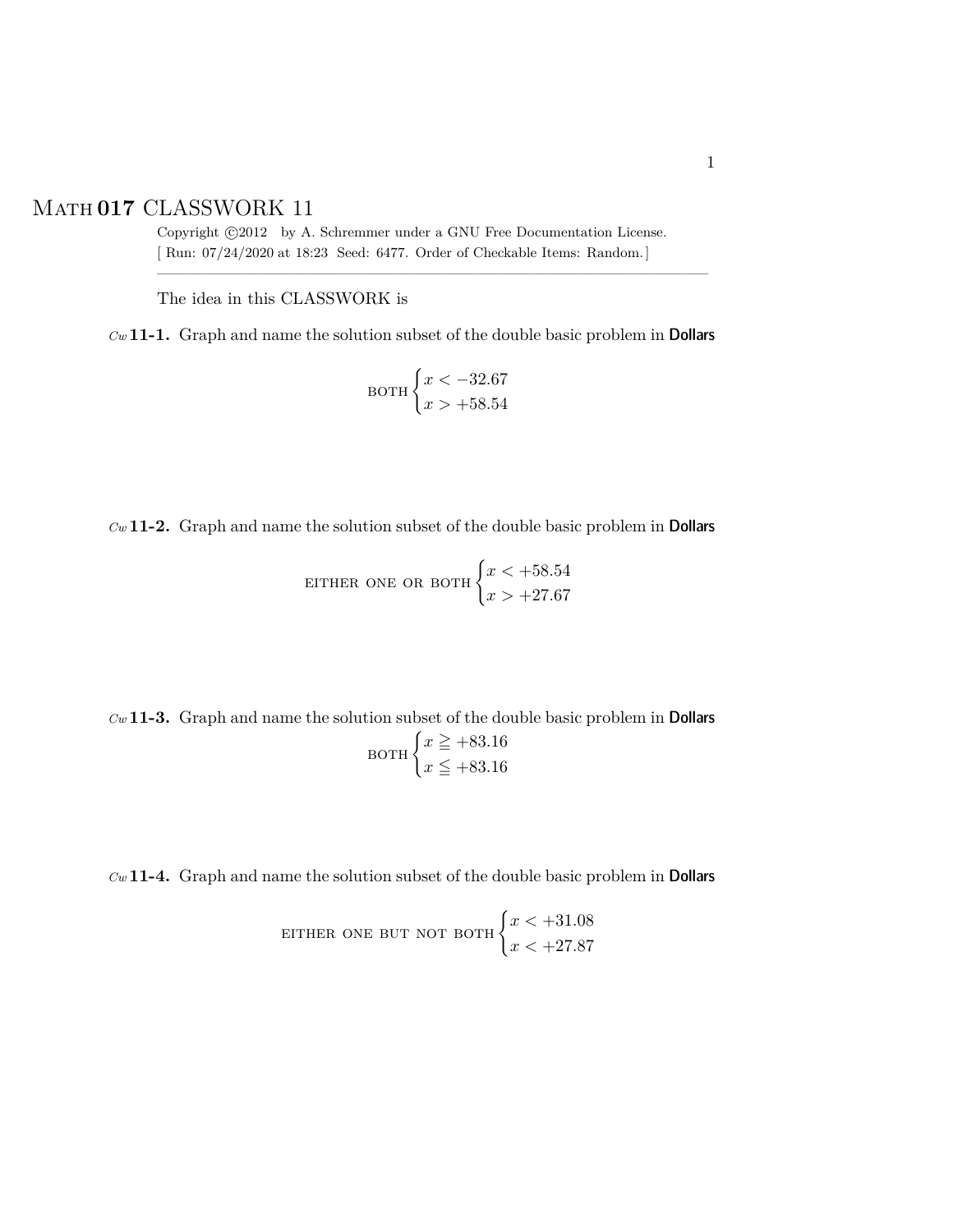*Cw* **11-5.** Graph and name the solution subset of the double basic problem in Dollars

$$
\text{BOTH} \begin{cases} x > +51.08 \\ x < +51.08 \end{cases}
$$

*Cw* **11-6.** Graph and name the solution subset of the double basic problem in Dollars

$$
\text{BOTH} \begin{cases} x < +21.37 \\ x < +42.54 \end{cases}
$$

*Cw* **11-7.** Graph and name the solution subset of the double basic problem in Dollars

**ETHER ONE BUT NOT BOTH** 
$$
\begin{cases} x \neq +13.06 \\ x \geq +41.68 \end{cases}
$$

*Cw* **11-8.** Graph and name the solution subset of the double basic problem in Dollars  $_{\rm BOTH}$   $\left\{ x\neq +41.06\right\}$  $x \ge 152.08$ 

*Cw* **11-9.** Graph and name the solution subset of the double basic problem in Dollars

EITHER ONE OR BOTH 
$$
\begin{cases} x > +58.54 \\ x > +27.67 \end{cases}
$$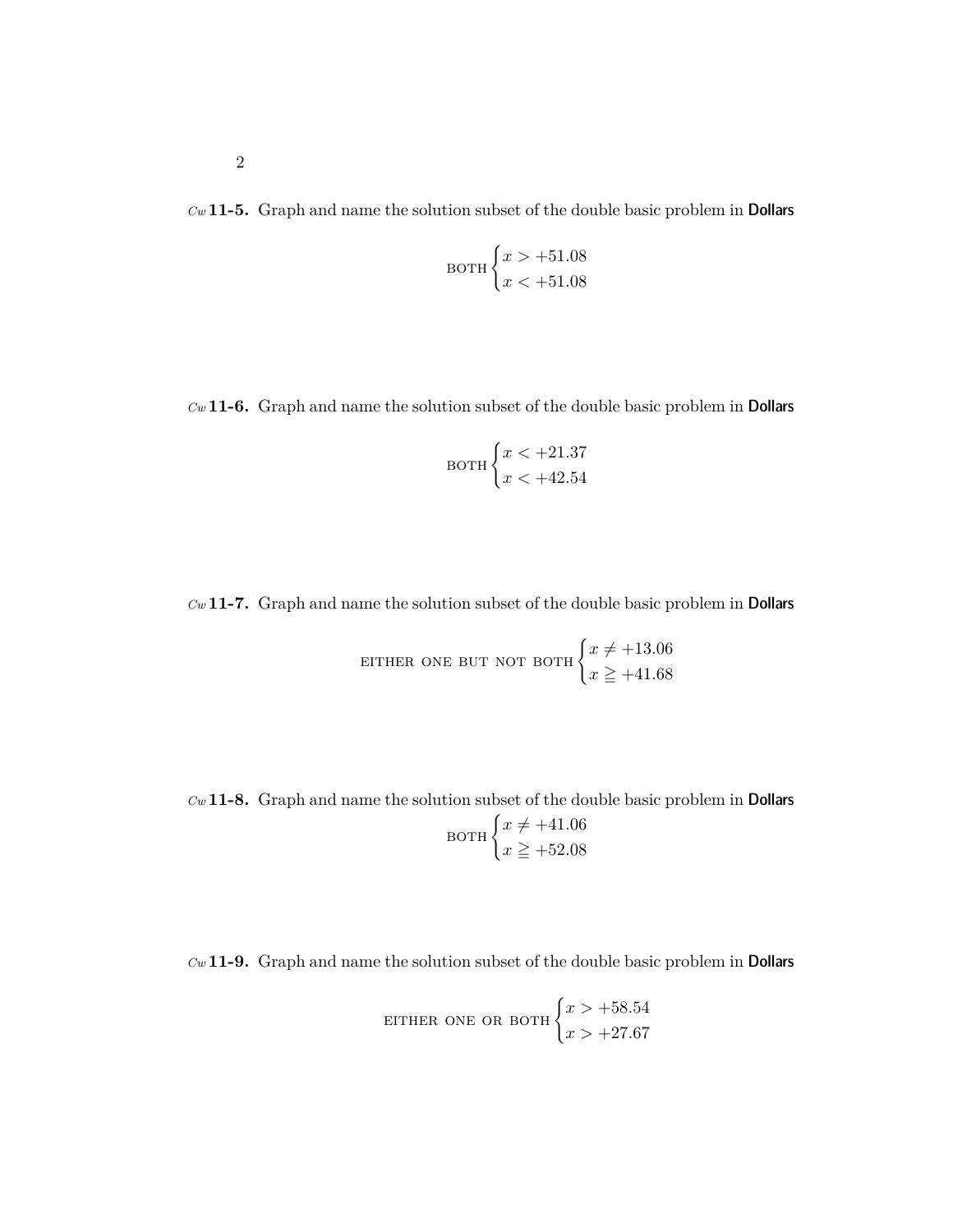*Cw* **11-10.** Graph and name the solution subset of the double basic problem in Dollars

EITHER ONE OR BOTH 
$$
\begin{cases} x = -44.36 \\ x > +21.18 \end{cases}
$$

*Cw* **11-11.** Graph and name the solution subset of the double basic problem in Dollars

$$
\text{BOTH}\begin{cases} x \neq +44.06\\ x \geq +51.08 \end{cases}
$$

*Cw* **11-12.** Graph and name the solution subset of the double basic problem in Dollars

**ETHER ONE BUT NOT BOTH**\n
$$
\begin{cases}\nx < +31.08 \\
x < +57.87\n\end{cases}
$$

*Cw* **11-13.** Graph and name the solution subset of the double basic problem in Dollars

**ETHER ONE OR BOTH** 
$$
\begin{cases} x < +27.67 \\ x > +58.54 \end{cases}
$$